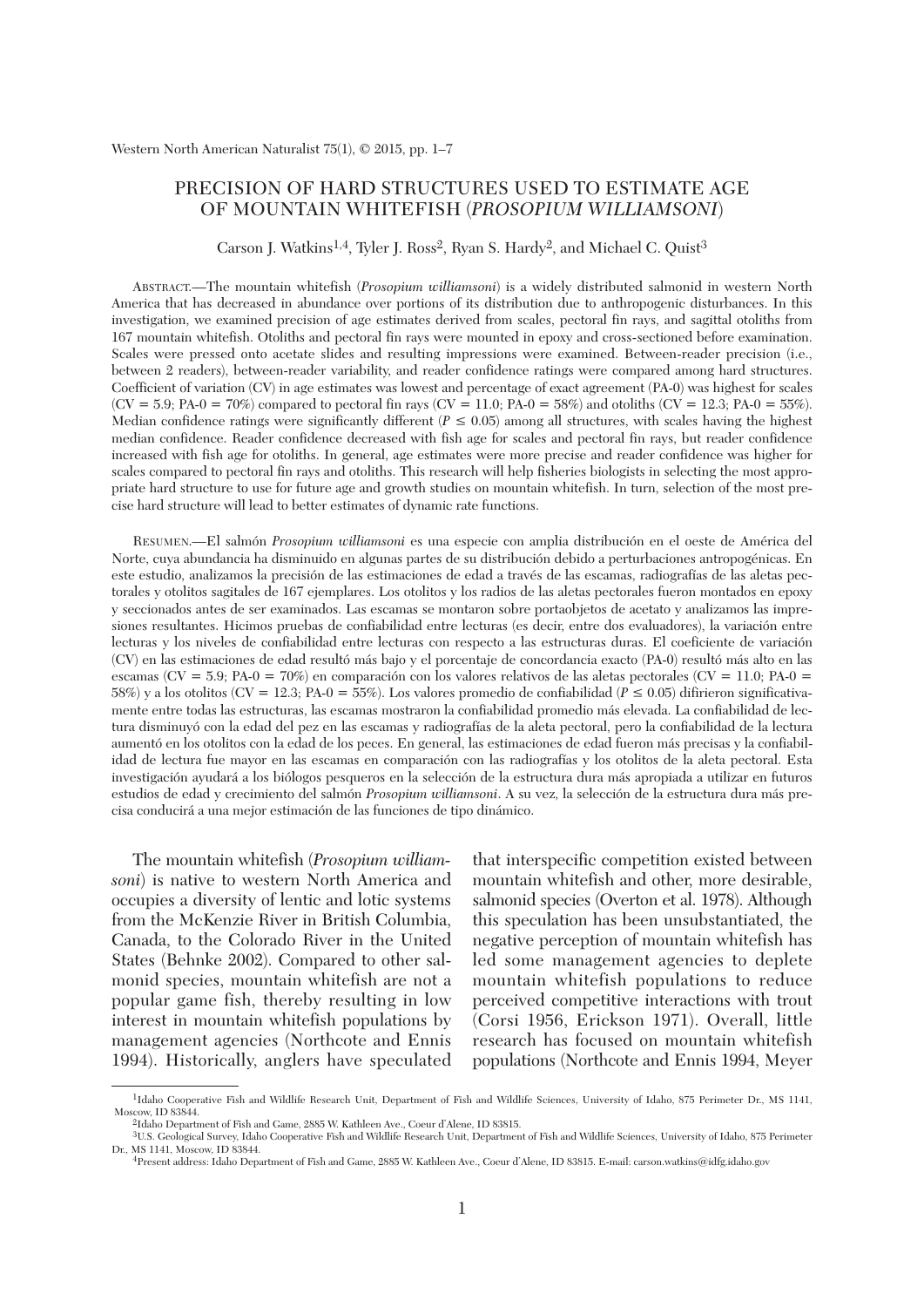et al. 2009). More recently, however, natural resource managers have found value in using mountain whitefish as indicators of environmental change. For instance, McPhail and Troffe (1998) found that mountain whitefish are sensitive to habitat alteration, particularly from water development activities. Mountain whitefish typically inhabit large rivers where water development has occurred and where species of conservation concern or recreational value depend on the ecological role of mountain whitefish. Research has recently focused on understanding various characteristics (e.g., growth, age structure, age at maturity) of mountain whitefish populations (Meyer et al. 2009). Understanding more about the ecology of mountain whitefish has allowed researchers to better quantify local population-level influences from anthropogenic alterations and refine as sessments of aquatic ecosystems (McPhail and Troffe 1998).

Knowledge about how fish populations are regulated is gained though information about age (i.e., longevity of a fish at a point in time) and growth (i.e., incremental change in body size as a function of time). Age data provide fisheries biologists with insight on dynamic rate functions (i.e., growth, recruitment, and mortality) that regulate fish populations (Ricker 1975). Quantifying dynamic rate functions generally requires the use of age data gleaned from hard structures. As such, obtaining accurate and precise estimates of rate functions is dependent on selecting hard structures that will yield the most precise age estimates within the constraints of the given project. Research projects are sometimes limited to using nonlethal hard structures because the study design (e.g., mark-recapture studies) does not allow for fish to be sacrificed. In addition to specific limitations, the accuracy and precision of age estimates from hard structures may vary among species and geographic regions. For example, Schramm and Doerzbacher (1985) reported that scales provided unreliable age estimates for black crappie (*Pomoxis nigromaculatus*) in the southeastern United States and suggested the use of otoliths. In contrast, Kruse et al. (1993) found that black crappie scales provided higher precision than otoliths among populations in the northern United States. Therefore, evaluating the precision of multiple structures across geographic regions is a necessary component of selecting a hard structure for age estimation.

Although a few studies have examined the population dynamics of mountain whitefish (Pettit and Wallace 1975, Meyer et al. 2009), no studies have evaluated the efficacy of hard structures used to estimate age. Previous studies have used scales (Pettit and Wallace 1975, Overton et al. 1978, Wydoski 2001) or sagittal otoliths (Meyer et al. 2009) to estimate ages of mountain whitefish, as both structures are commonly used to estimate age of many salmonids (e.g., rainbow trout [*Oncorhynchus mykiss*]; Schill et al. 2010). Although evaluating both precision and accuracy of hard structures is important (Beamish and McFarlane 1983), determining accuracy requires the use of known-age fish, which can be both costly and time consuming. Mountain whitefish of known age were not available in this study, so we were unable to assess accuracy. However, evaluating precision of age estimates provides biologists with guidance on selecting a hard structure that will reduce variation in age estimates and increase the repeatability of age and growth studies.

The objective of this study was to evaluate the precision and readability of scales, pectoral fin rays, and sagittal otoliths for estimating age of mountain whitefish. In light of recent and ongoing research related to mountain whitefish populations throughout the western United States, understanding which hard structures provide the most replicable age estimates with the highest level of confidence can improve efficiency for natural resource agencies undertaking age and growth projects. Increased precision in estimates of mountain whitefish age will lead to better estimates of population rate functions and allow managers to make more informed decisions.

#### **METHODS**

### Fish Sampling and Hard Structure Processing

Mountain whitefish were collected on 2 February 2013 from the lower Kootenai River in Idaho using pulsed-DC, boat-mounted electrofishing. Electrofishing power output was standardized to 2750–3250 W based on ambient water temperature and conductivity (Miranda 2009). All individuals were measured to the nearest millimeter (total length), euthanized, and stored in a freezer for later processing. Five individuals per 1-cm length group were collected. Sagittal otoliths, scales, and pectoral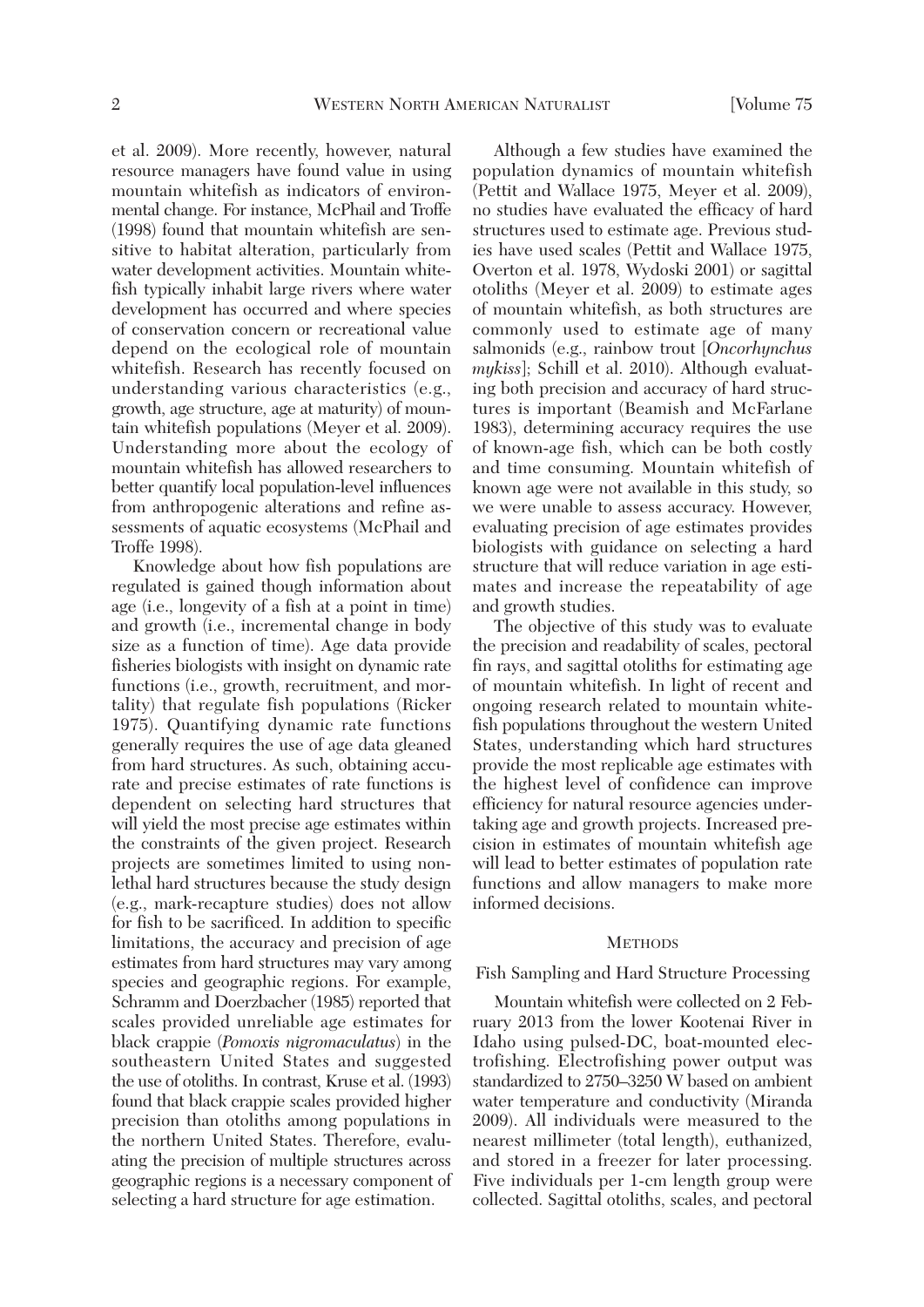fin rays were later removed at the University of Idaho laboratory approximately 2–3 weeks after fish sampling. Otoliths were extracted following Schneidervin and Hubert (1986), cleaned, and placed in microcentrifuge tubes to dry. Approximately 10–20 scales were removed from the area directly ventral to the lateral line and posterior to the insertion of the pectoral fin on the left side of each fish. Pectoral fin rays were removed by cutting the left leading fin ray just proximal to the articulating process and rotating the fin ray out of the pectoral girdle following the procedure outlined in Koch et al. (2008). For smaller individuals  $(\leq 150$ mm), the entire fin was removed so as to not damage the leading fin ray during removal.

All structures were allowed to air-dry for at least 2 weeks. After drying, scales were pressed onto acetate slides and impressions were read with a microfiche projector. Pectoral fin rays were mounted in epoxy using 2-mL microcentrifuge tubes following Koch and Quist (2007). Cross sections (0.6 mm thick) were cut near the base of each fin ray just distal to the articulating process using an Isomet low-speed saw (Buehler Inc., Lake Bluff, IL). Whole otoliths were examined first, but readers quickly deemed them unreadable. Therefore, otoliths were mounted in epoxy using 2-mL microcentrifuge tubes. Transverse sections (0.6 mm thick) were cut using a low-speed saw with sections bracketing the nucleus. Otolith and pectoral fin ray sections were viewed using a dissecting microscope with transmitted light and an image analysis system (Image ProPlus, Media Cybernetics, Silver Spring, MD). Thin-sectioned structures were polished with 1000-grit sandpaper and covered in a single drop of immersion oil prior to reading.

# Hard Structure Analysis

Annuli were enumerated on all structures independently by 2 readers. Readers had different levels of age-estimation experience using fin rays; however, both readers had substantial (>4 years) experience estimating age of fishes with scales and otoliths. Both readers received training on age estimation using mountain whitefish pectoral fin rays by a single experienced reader immediately prior to the study. Knowledge of fish length and age estimates from other readers were not shared between readers during the age estimation process to avoid bias. In addition to the presumptive number of annuli, readers also assigned a confidence rating to each structure (Fitzgerald et al. 1997, Koch et al. 2008, Spiegel et al. 2010). Confidence ratings were used as a measure of the readability of individual structures. We followed the rating criteria from Spiegel et al. (2010) where confidence ratings were integers between 0 (no confidence) and 3 (complete confidence). When age estimates differed be tween readers, a consensus age was assigned based on a joint examination. If a consensus could not be reached, the age estimate was removed from further analyses.

# Data Analysis

Age-bias plots were used to evaluate between-reader precision for each structure (Campana et al. 1995). Age-bias plots were created for each structure by plotting the age estimates from Reader 1 against the estimates from Reader 2. Precision in age estimates be tween readers was assessed by calculating the percentage of agreement (i.e., exact and within–1-year agreement) in age estimates for each structure. The coefficient of variation  $(CV = [SD/mean] \times 100)$  was calculated and used as another measure of precision in age estimates (Campana et al. 1995). The CV was estimated for each individual fish and structure and then averaged to provide an estimate of between-reader precision by structure. A Kruskall–Wallis test was used to evaluate whether median confidence ratings differed among structures. Dunn's post hoc multiple comparison test was then used to determine which pairs of structures displayed significant differences in confidence rating. A Type I error rate at  $\alpha = 0.05$  was used for all statistical tests.

### **RESULTS**

We estimated ages of 167 mountain whitefish varying between 110 mm and 465 mm in total length. Of the 167 fish, all were retained for age estimation using pectoral fin rays, 163 were retained for age estimation using scales, and 162 were retained for age estimation using otoliths. Several scales were removed from the sample because the scales were unreadable and several otoliths were lost or not recovered during fish processing. Age estimates varied from 1 year to 11 years for scales, 1 year to 12 years for pectoral fin rays, and 1 year to 11 years for otoliths.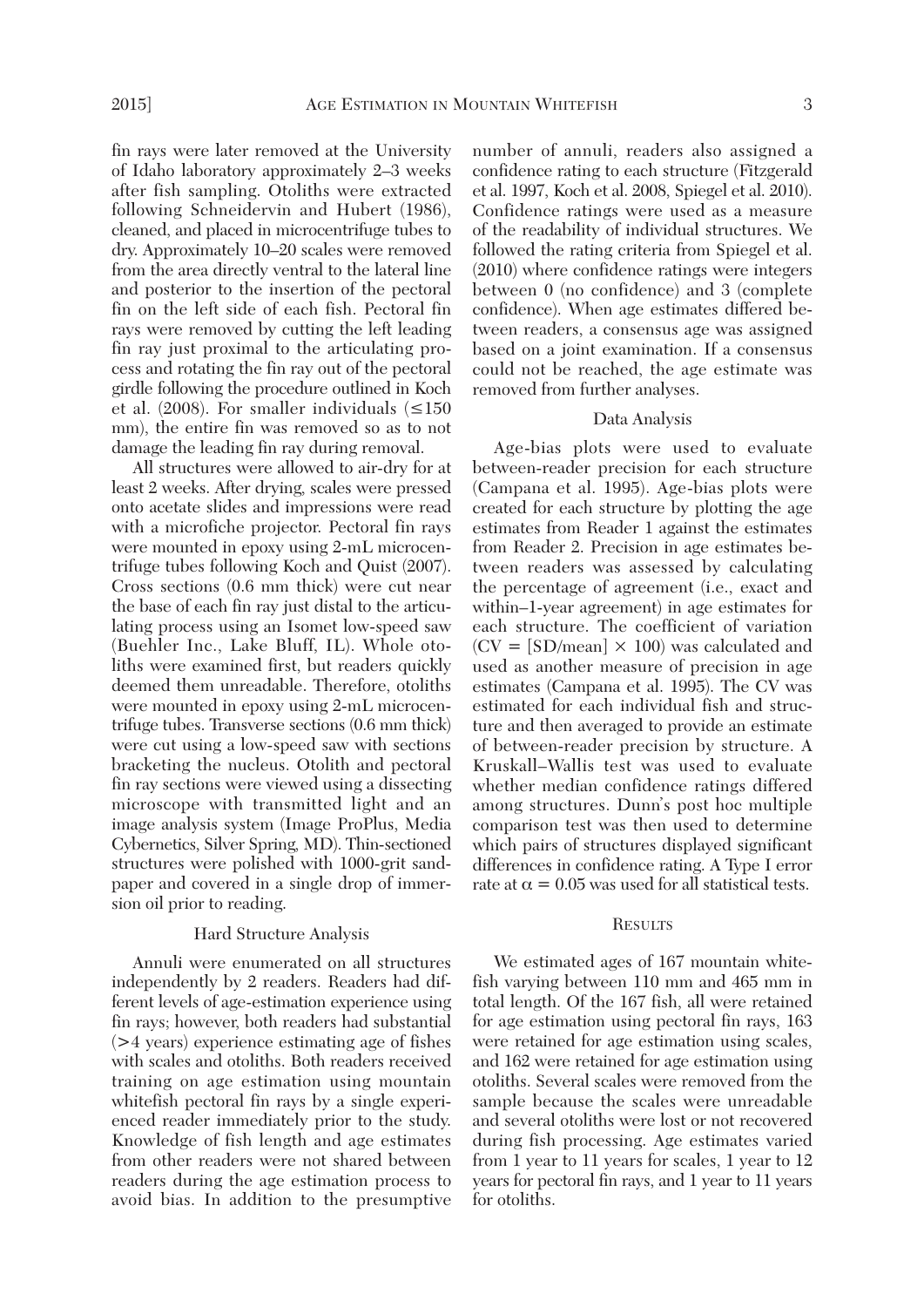

Reader 1

Fig. 1. Age-bias plots for ages assigned to scales  $(n = 163)$ , pectoral fin rays  $(n = 167)$ , and otoliths  $(n = 162)$  from mountain whitefish (*Prosopium williamsoni*) sampled from the Kootenai River, Idaho, in 2013. Precision between readers is indicated as percentage exact agreement (PA-0), percentage of agreement within 1 year (PA-1), and mean CV. Numbers in circles indicate the number of observations at each point.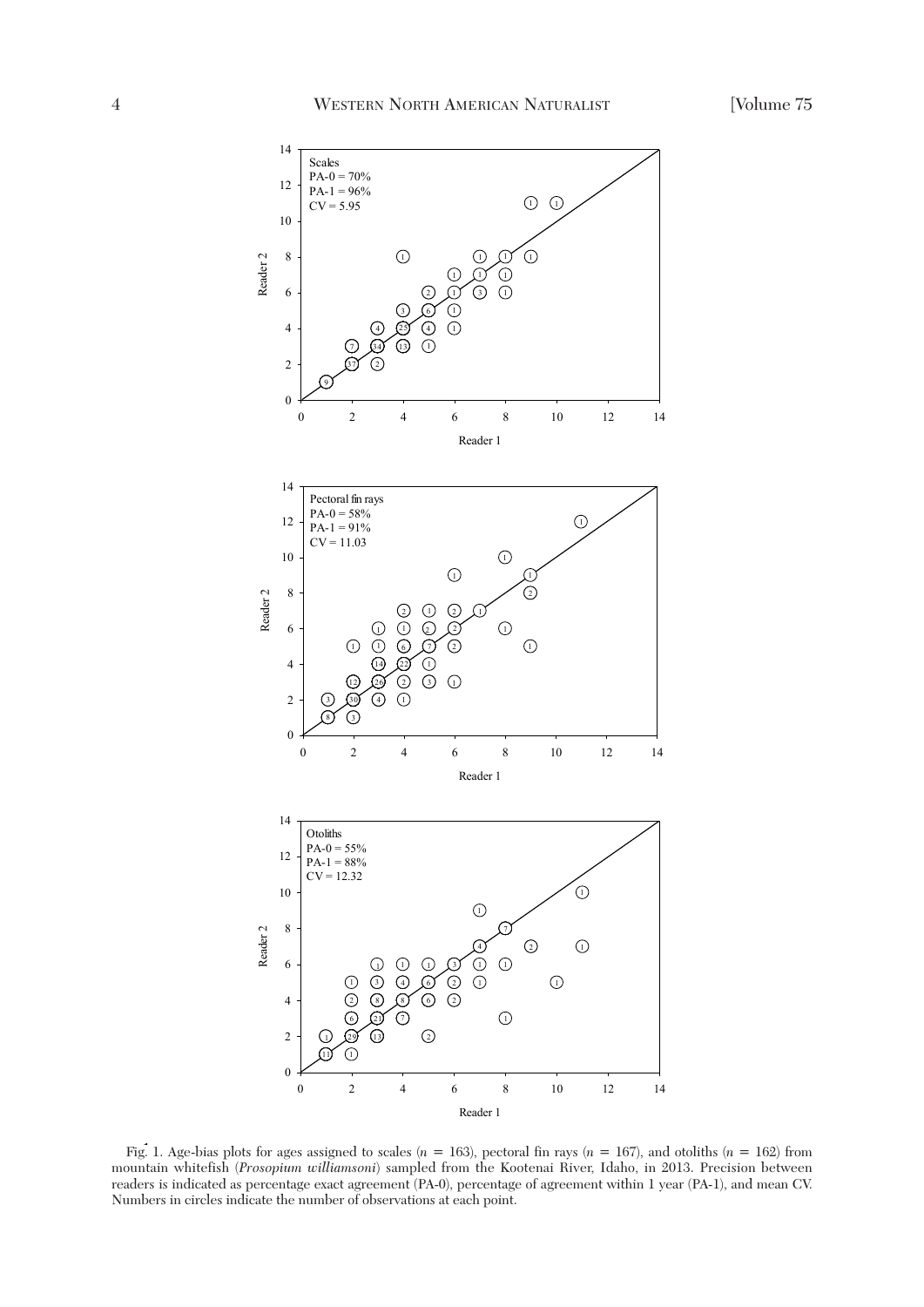Exact percentage of agreement (PA-0) between readers was highest for scales (70%), but lowest for pectoral fin rays (58%) and otoliths (55%). Percentage of agreement within 1 year (PA-1) increased to 96% for scales, 91% for pectoral fin rays, and 88% for otoliths. Scales also had the lowest mean CV (6.0), followed by pectoral fin rays (11.0) and otoliths (12.3). Examination of age-bias plots showed high concordance between readers for scales (Fig. 1). Less concordance between readers was observed for pectoral fin rays and otoliths (Fig. 1). Using pectoral fin rays and otoliths, Reader 1 tended to have lower age estimates compared to Reader 2. Median confidence ratings for scales were significantly higher than for pectoral fin rays and otoliths  $(P = 0.002)$ . In addition, median confidence ratings for pectoral fin rays were significantly higher than for otoliths  $(P = 0.03)$ .

### **DISCUSSION**

The ability to precisely estimate age structure and dynamic rate functions of mountain whitefish populations is important for informing management. Although no previous studies have evaluated the precision of hard structures for estimating age of mountain whitefish, others have focused on salmonid species with similar ecology and life history (e.g., *Oncorhynchus* spp.; Hubert et al. 1987). Scales and sagittal otoliths have traditionally been used to estimate age of mountain whitefish (Pettit and Wallace 1975, Meyer et al. 2009, Benjamin et al. 2014), but the use of fin rays for estimating age of various fish species has increased in recent times (Quist et al. 2012).

Our results suggest that age estimates from pectoral fin rays of mountain whitefish were less precise than age estimates from scales and only slightly more precise than those from otoliths. These results contradict those of Zymonas and McMahon (2009) who found that age estimates derived from pelvic fin rays of bull trout (*Salvelinus confluentus*) were nearly as precise as those derived from otoliths and more precise than those derived from scales. Mills and Chalanchuk (2004) reported that fin rays had high accuracy in estimating age of lake whitefish (*Coregonus clupeaformis*); however, exact age agreement between fin rays and otoliths was relatively poor (49%). Muir et al.  $(2008)$  reported that pectoral fin rays  $(CV = 4.9)$  provided more precise age estimates for lake whitefish than scales (5.4) and otoliths (5.4), which is also inconsistent with our results. We found that pectoral fin rays and otoliths had poor exact percent agreement (<60%) and high CVs  $(>11.0)$ . Both readers in our study reported difficulty identifying annuli of pectoral fin rays among all age classes.

Otoliths are generally considered the most reliable hard structure for estimating age of fishes (Quist et al. 2012), particularly salmonids (Schill et al. 2010). Consequently, we expected that mountain whitefish otoliths would provide the most precise age estimates. However, between-reader agreement was lower and the CV was higher for otoliths compared to pectoral fin rays and scales. We found that otoliths were consistently assigned the lowest confidence ratings by both readers, particularly for younger fish. Both readers had difficulty identifying annuli in most otoliths. In fact, it was common for age estimates of the 2 readers to differ by 4 or more years. Scales have traditionally been the most commonly used hard structure for estimating age of fishes because they are nonlethal and easy to process. However, scales do not always form distinguishable annuli and are known to provide imprecise age estimates for many fishes (Schramm and Doerszbacher 1985, Marwitz and Hubert 1995, Sylvester and Berry 2006, Quist et al. 2007, 2012). Issues related to poor readability and inconsistent annulus formation can cause erroneous age estimates, which can influence subsequent age and growth analyses (Quist et al. 2012).

In this study, scales from mountain whitefish had higher between-reader concordance than pectoral fin rays and otoliths (Fig. 1). Hubert et al. (1987) reported that scales of cutthroat trout (*Oncorhynchus clarkii*) from Yellowstone Lake lacked precision and were more prone to creating age bias than otoliths, pectoral fin rays, or dorsal fin rays. Schill et al. (2010) also reported that scales were not a viable option for estimating age of rainbow trout populations in high desert streams of Idaho and suggested that otoliths be used to obtain age estimates. Both of these studies provide results that are inconsistent with our findings. Several studies focused on salmonid species support the concerns associated with using scales to estimate age (Stolarski and Hartman 2008, Zymonas and McMahon 2009,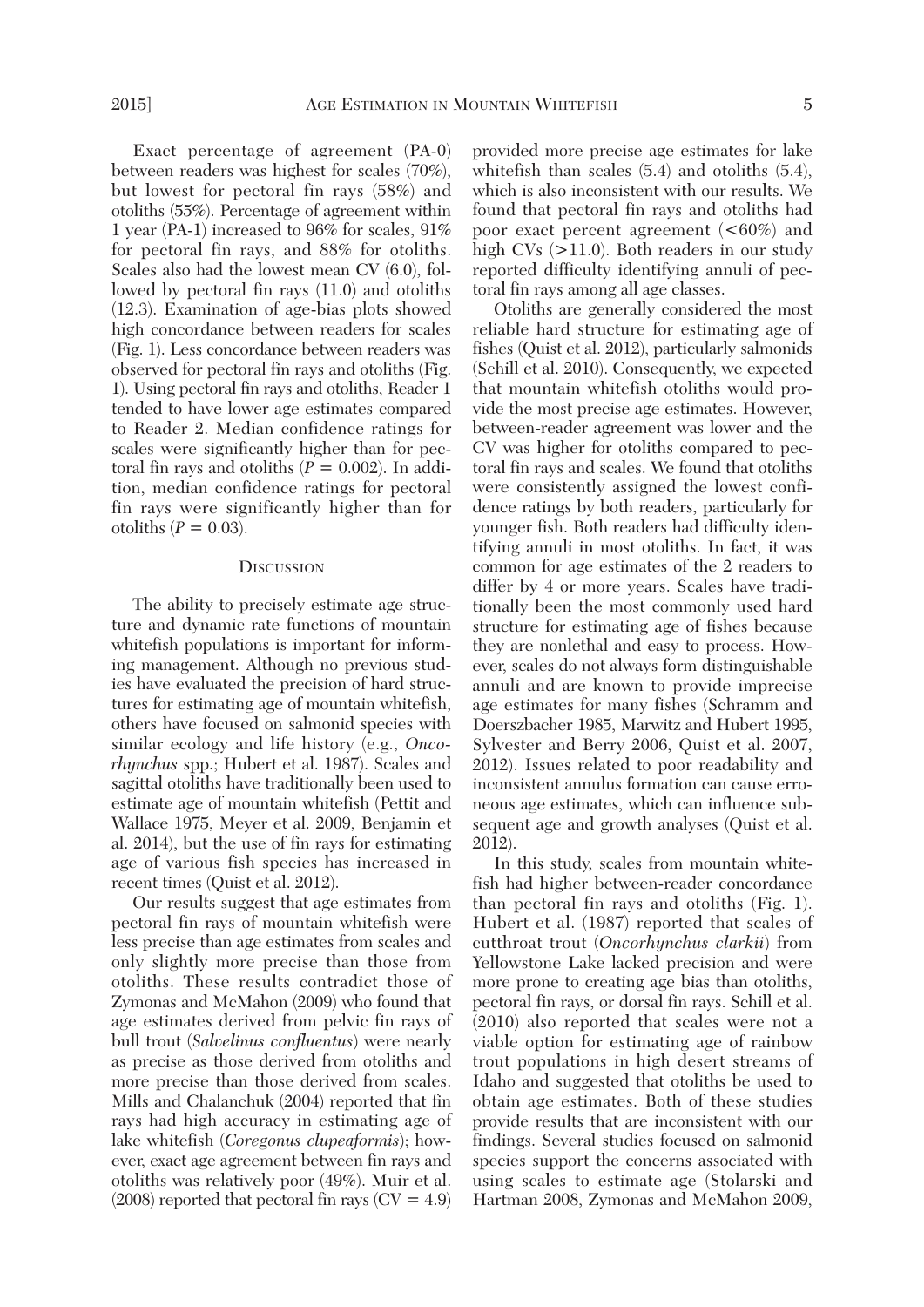Schill et al. 2010). Contradictory to previous studies, however, we found that scales of mountain whitefish displayed the highest exact agreement (70%), highest within–1-year agreement (96%), and lowest CV (6.0).

Scales consistently received the highest confidence ratings by both readers, particularly for young fish (i.e., age 4 and younger). Readers using scales were also more confident in identifying early annuli among all age classes. In general, our results showed that reader confidence decreased in relation to age for scales and pectoral fin rays. However, reader confidence increased in relation to age for otoliths. Similar trends have been reported in previous studies showing that scales provide reliable age estimates for young age classes only (Jackson et al. 2007). Our study provides evidence that readers are less confident in assigning ages to scales from older mountain whitefish, but that precision was not influenced by age. Age-bias plots indicated that precision was not related to estimated age using scales. Although otoliths showed a pattern of increasing reader confidence in relation to assigned age for both readers, our results showed that precision was poor for all age classes using otoliths. Age estimates from otoliths tended to have poor between-reader agreement and high variation for both younger and older age classes.

The study herein sought to evaluate the relative precision and readability of scales, pectoral fin rays, and sagittal otoliths from mountain whitefish. Overall, this study showed that scales provided the most concordance between 2 readers and readers had the most confidence in assigning ages to scales. Our results contradict previous studies that have compared the precision of hard structures for other salmonid species. These studies found that otoliths provide the most precise age estimates. Many previous studies of mountain whitefish have been conducted using otoliths but have failed to account for between-reader variation and readability. Results of this study should be useful to fisheries scientists across western North America conducting age and growth studies on mountain whitefish populations. Future studies focused on mountain whitefish population dynamics can expect repeatable results and more precise estimates of rate functions by using scales, which will ultimately allow fisheries scientists to better quantify factors influencing mountain whitefish population structure and dynamics.

#### **ACKNOWLEDGMENTS**

We thank several University of Idaho technicians for assistance with preparing and processing structures, especially C. Brown, K. Griffin, J. Johnson, and D. Donnelly. Funding for this project was provided by the Idaho Cooperative Fish and Wildlife Research Unit and the Idaho Department of Fish and Game. The Idaho Cooperative Fish and Wildlife Re search Unit is jointly sponsored by the University of Idaho, U.S. Geological Survey, Idaho Department of Fish and Game, and Wildlife Management Institute. The use of trade, firm, or product names is for descriptive purposes only and does not imply endorsement by the U.S. government.

### LITERATURE CITED

- BEAMISH, R.J., AND G.A. MCFARLANE. 1983. The forgotten requirement for age validation in fisheries biology. Transactions of the American Fisheries Society 112: 735–743.
- BEHNKE, R.J. 2002. Trout and salmon of North America. Free Press, New York, NY. 359 pp.
- BENJAMIN, J.R., L.A. WETZEL, K.D. MATENS, K. LARSEN, AND P.J. CONNOLLY. 2014. Spatio-temporal variability in movement, age, and growth of mountain whitefish (*Prosopium williamsoni*) in a river network based upon PIT tagging and otolith chemistry. Canadian Journal of Fisheries and Aquatic Sciences 71: 131–140.
- CAMPANA, S.E., M.C. ANNAND, AND J.L. MCMILLAN. 1995. Graphical and statistical methods for determining the consistency of age determinations. Transactions of the American Fisheries Society 124:131–138.
- CORSI, R. 1956. Whitefish studies in conjunction with whitefish removal from Salt River. Project 255-1-5, Wyoming Game and Fish Commission Report, Cheyenne, WY.
- ERICKSON, J.A. 1971. A whitefish removal program on the Salt River, Lincoln County. Project 0171-03-6101, Wyoming Game and Fish Commission Administrative Report, Cheyenne, WY.
- FITZGERALD, T.J., T.L. MARGENAU, AND F.A. COPES. 1997. Muskellunge scale interpretation: the question of aging accuracy. North American Journal of Fisheries Management 17:206–209.
- HUBERT, W.A., G.T. BAXTER, AND M. HARRINGTON. 1987. Comparisons of age determinations based on scales, otoliths, and fin rays from cutthroat trout from Yellowstone Lake. Northwest Science 61:32–36.
- JACKSON, Z.J., M.C. QUIST, J.G. LARSCHEID, E.C. THELEN, AND M.J. HAWKINS. 2007. Precision of scales and dorsal spines for estimating the age of common carp. Journal of Freshwater Ecology 22:231–240.
- KOCH, J.D., AND M.C. QUIST. 2007. A technique for preparing fin rays and spines for age and growth